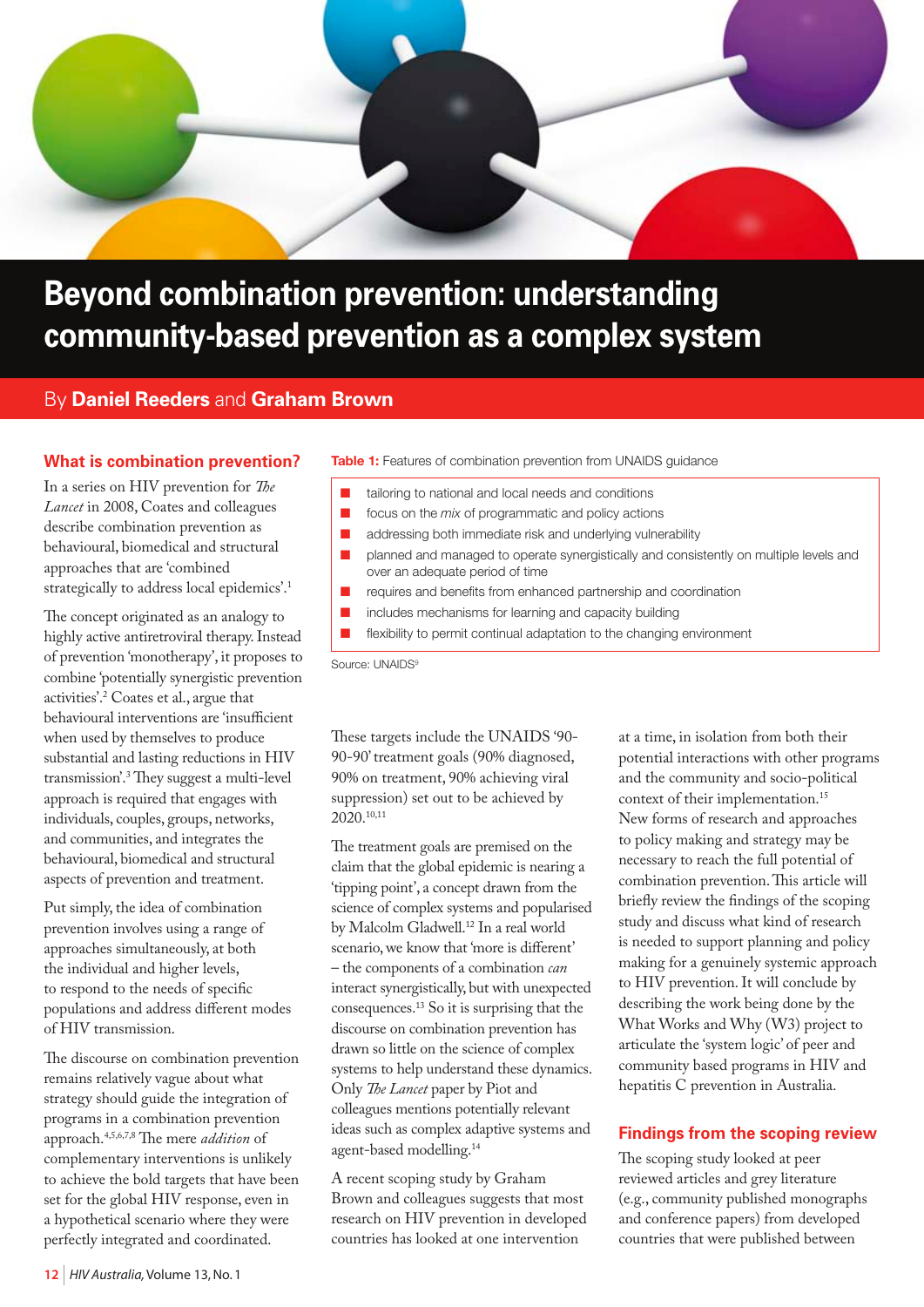2006 and 2013. The different kinds of intervention were categorised according to the framework used in The Lancet series<sup>16</sup> and the September 2010 UNAIDS discussion paper on combination prevention $17$ . The framework focuses on the level of social relationship or organisation that are targeted by HIV prevention interventions: from individuals and couples, groups and networks, to community and society. The scoping study reviewed papers for evidence and possible quality indicators for policy makers and program planners seeking guidance on how programs that work on different levels can be combined. The full findings have been published as a research monograph<sup>18</sup> and this section will summarise its three main themes.

**1) An overwhelming focus on individual behaviour change**

The vast majority of studies reviewed were found to focus on formal, structured programs, underpinned by theories drawn from social psychology and health behavioural models, assessing short-term (up to 12 months) impacts on individuals.

#### **2) Evaluation of isolated effects rather than interactions**

The published literature was dominated by controlled trials using individually or group-randomised, or matched-case or quasi-experimental designs, where program activities stick closely to a standard protocol. These studies sought to measure the effect attributable to each intervention or program on its own, excluding effects attributable to interactions with other programs and the local community and sociopolitical context.

#### **3) Limited evidence on how to adapt programs to changing circumstances or to implement them in new contexts**

Developed countries like Australia have existing and often relatively well established and integrated programs for HIV prevention. Many of the included papers reflected the assumption that the interventions being tested would be implemented for the first time; few presented evidence on how to go about adapting existing programs to maintain or improve their effectiveness within the continually changing social and

scientific context of prevention. Few offered 'program theories'19,20 that identify what mechanisms produce outcomes in context<sup>21</sup> and offer guidance on what *functions* need to be preserved when interventions are adapted for new settings<sup>22</sup>.

# **What kind of research is needed?**

Achieving 'systemic prevention' calls for a different approach to research. Rather than seeking to measure standalone effects for interventions in isolation from each other and abstracted from their context, research should help answer the policymaker's question: *what works, for whom, under what circumstances, and why?* 23 This question is about directing investment to where it can have the greatest impact. The answers are 'complex' in the sense of being *layered*<sup>24</sup> with knowledge about the activities, the context and target audience, not just average effect sizes.

Research is also required that informs a *strategy of combination* among programs that target and work on different levels. Understanding communities as complex adaptive systems<sup>25,26</sup> enables research to identify local patterns of interaction and adaptation that create levels and emergent effects that are relevant to HIV prevention strategy. Such understandings may help identify 'leverage points' where investment in activities may be multiplied by the system into larger, more sustainable outcomes.27

New methods are needed that focus on interactions between programs and between programs and context and their effects.28 Systems science provides an expanded vocabulary for describing these interactions in terms of their behaviour over time, which might display delayed effects, feedback loops and more complex attributes like non-linearity and emergence.<sup>29</sup>

For example, a multi-level, communitywide campaign may have delayed effects and if policy makers only looked at surveillance data, the situation might appear unchanged or even worse, even though the intervention was working as intended.

Non-linearity is reflected in the idea of 'synergy', where combinations have exponential rather than additive effects. Meeting the UNAIDS targets *depends* on this, but there is a lack of research and evidence on strategies to achieve it. Synergies can also occur in causal pathways that produce risk and vulnerability, and these can also be subject to delayed effects: this is reflected in the popular idea of 'tipping points' that only become apparent when it's too late to intervene in them.

The UNAIDS guidance on combination prevention calls for research to spell out and evaluate multi-step causal pathways between distal influences and risk behaviour. 30 What gets overlooked is that these 'pathways' are *predictions*. The more complicated these predictions are, the more likely they will turn out to be irrelevant or wrong, due to the rapid pace of change in the social environment around the program. Research can contribute here by describing and theorising 'mechanisms' – accounts of the ways in which program activities engage with social processes to produce outcomes of interest.<sup>31</sup>

Finally, programs generate knowledge as they adapt both to developments in prevention science and continual changes in their environment and communities. The knowledge they produce is strategically valuable, because rapidly changing environments impact on all prevention initiatives, but changes may take some time to appear in research findings. However, funding and evaluation arrangements can stifle the flexibility required for peer and community based programs to continually refine their effectiveness in changing circumstances.

Researchers can partner with communitybased organisations and programs to develop new ways to strengthen, package and share this knowledge within the sector. This shifts the role of researchers from conducting independent evaluations to facilitation and strengthening of existing knowledge practices. The next section briefly describes work being done in the W3 project to explore this approach with peer-based programs.

## **Increasing knowledge sharing among peer based programs**

The 'Understanding What Works and Why' (W3) project was funded for 2014– 16 by the Commonwealth Department of Health to develop a monitoring, evaluation and learning framework for peer and community based programs in HIV and hepatitis C. In contrast with the majority of published literature reviewed in the scoping study (see above), the contribution of peer and community